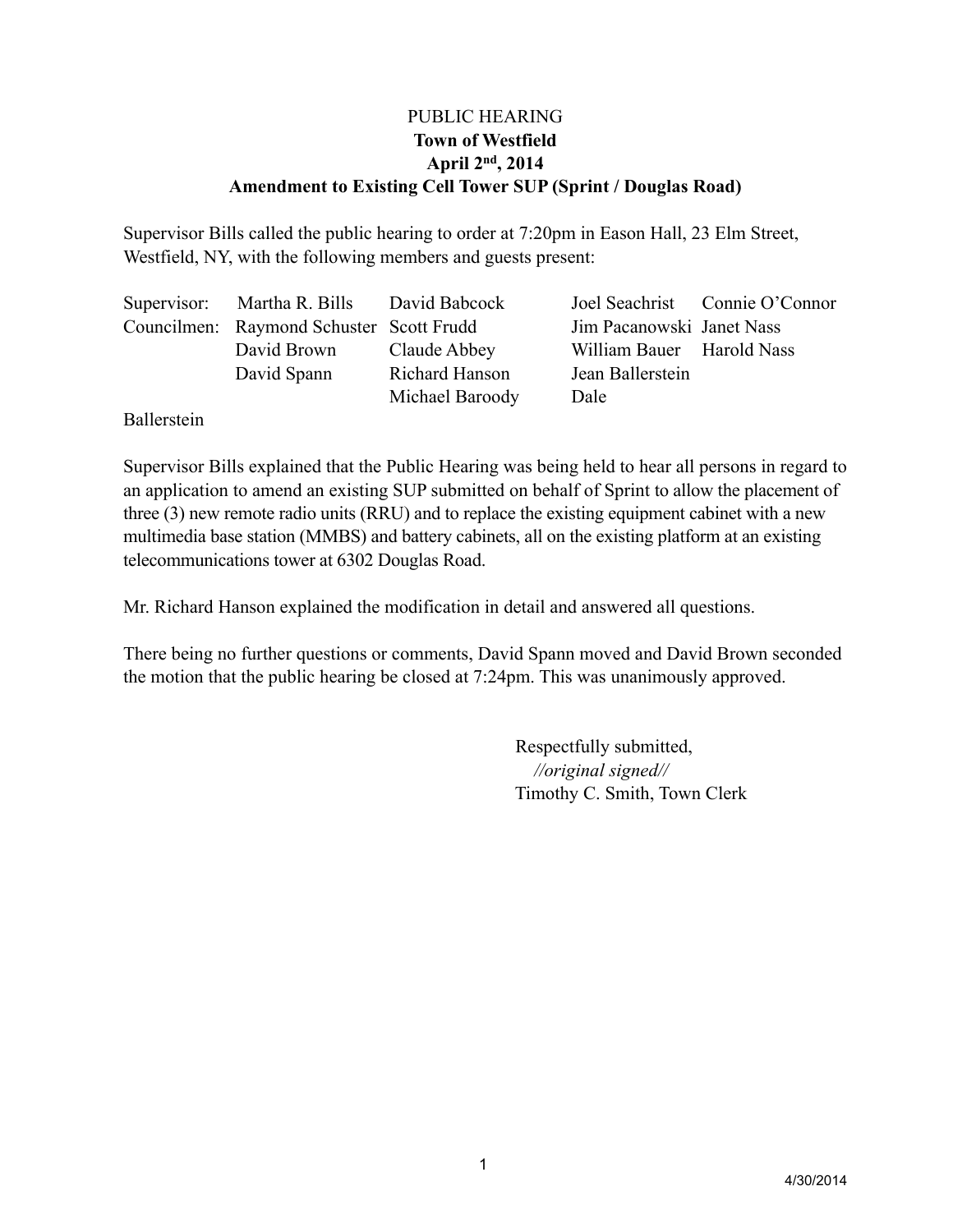# PUBLIC HEARING **Town of Westfield April 2nd, 2014 Amendment to Existing Cell Tower SUP (Verizon / Persons Road)**

Supervisor Bills called the public hearing to order at 7:25pm in Eason Hall, 23 Elm Street, Westfield, NY, with the following members and guests present:

|  | Supervisor: Martha R. Bills David Babcock |                 |                           | Joel Seachrist Connie O'Connor |
|--|-------------------------------------------|-----------------|---------------------------|--------------------------------|
|  | Councilmen: Raymond Schuster Scott Frudd  |                 | Jim Pacanowski Janet Nass |                                |
|  | David Brown                               | Claude Abbey    | William Bauer Harold Nass |                                |
|  | David Spann                               | Richard Hanson  | Jean Ballerstein          |                                |
|  |                                           | Michael Baroody | Dale                      |                                |

Ballerstein

Supervisor Bills explained that the Public Hearing was being held to hear all persons in regard to an application to amend an existing SUP submitted on behalf of Verizon Wireless for modification of an existing Special Use Permit to allow the placement of twelve (12) new antennas, a new 12' x 30' shelter, and thirteen (13) lines of coaxial cable at an existing telecommunications tower at 7872 Persons Road.

Mr. Michael Baroody explained the modification in detail and answered all questions.

There being no further questions or comments, Martha Bills moved and Raymond Schuster seconded the motion that the public hearing be closed at 7:30pm. This was unanimously approved.

> Respectfully submitted, *//original signed//* Timothy C. Smith, Town Clerk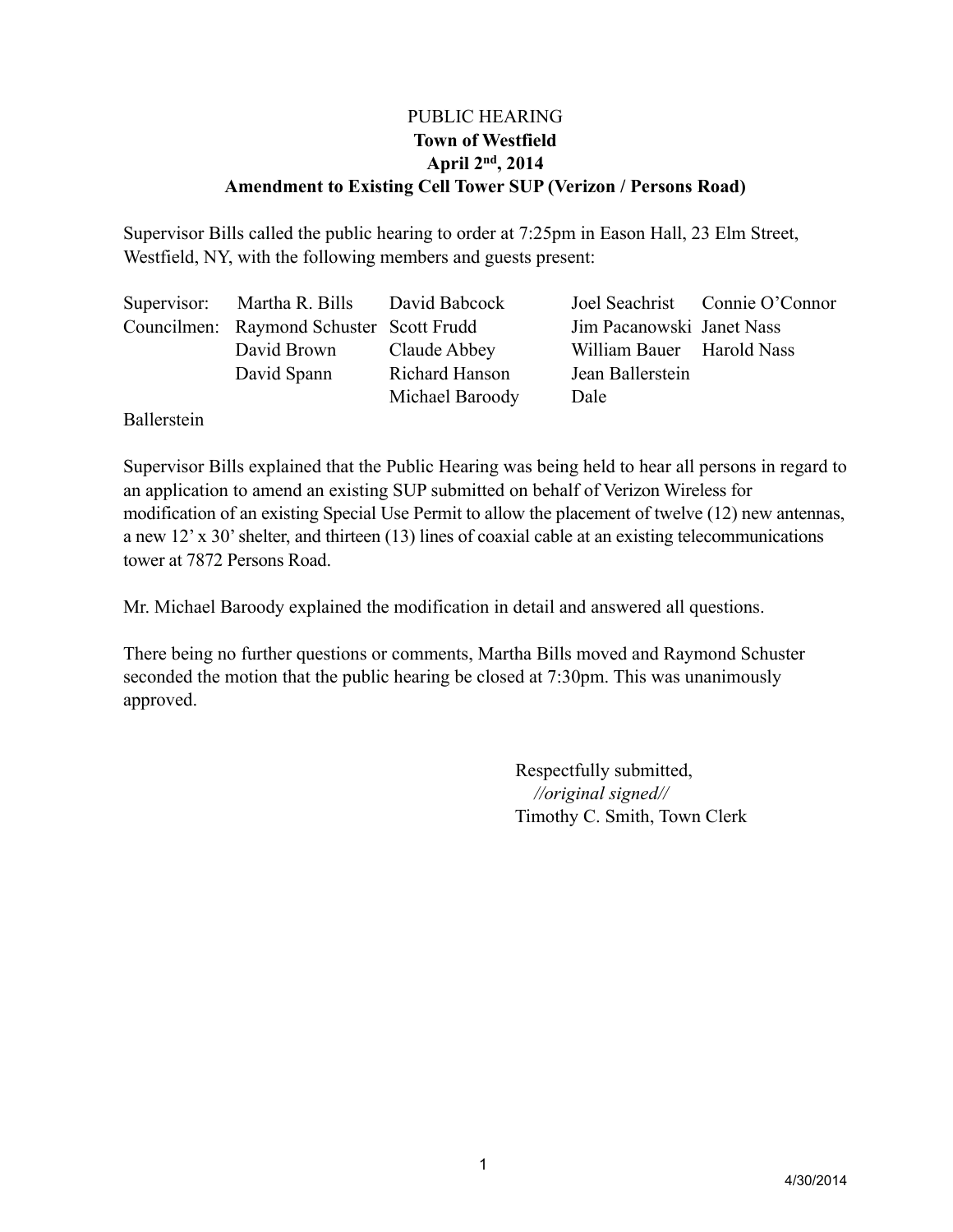# TOWN BOARD MEETING **Town of Westfield April 2nd, 2014**

The regular meeting of the Town Board of the Town of Westfield was called to order at 7:31pm in Eason Hall, 23 Elm Street, Westfield, NY, with the following members and guests present:

| Supervisor: Martha R. Bills David Babcock |                 | Joel Seachrist   | Connie O'Connor |
|-------------------------------------------|-----------------|------------------|-----------------|
| Councilmen: Raymond Schuster Scott Frudd  |                 | Jim Pacanowski   | Janet Nass      |
| David Brown                               | Claude Abbey    | William Bauer    | Harold Nass     |
| David Spann                               | Richard Hanson  | Jean Ballerstein |                 |
|                                           | Michael Baroody | Dale Ballerstein |                 |

Martha Bills moved and David Brown seconded a motion to waive the reading of the minutes inasmuch as all members received a copy thereof and that the minutes be approved. Unanimously carried.

The Town Clerk's report together with a check in the amount of \$2313.28 representing fees for the month of March 2014 was turned over to the Supervisor. State and County agencies received checks totaling \$167.72.

The Supervisor's report is as follows:

| <b>Fund</b>           | <b>Revenues</b> | <b>Expenditures</b> | <b>Checking Balance</b> | <b>MM Balance</b> |
|-----------------------|-----------------|---------------------|-------------------------|-------------------|
| Gen. A                | \$382,548.00    | \$183,043.00        | \$16,068.41             | \$832,130.84      |
| Gen B                 | 103,221.00      | 24,223.00           | 75.18                   | 136,480.21        |
| Hwy DA                | 271,992.00      | 96,706.00           | 515.84                  | 392,068.16        |
| <b>Hwy DB</b>         | 49,542.00       | 38,430.00           | 37.64                   | 166,093.81        |
| Sewer HO1             | 23,622.00       | 18,810.00           | $-0-$                   | 5,225.67          |
| Water HO <sub>2</sub> | 16,223.00       | 12,203.00           | $-0-$                   | 102,310.39        |
| Wfd. Fire             | 54,011.00       | $-0-$               | $-0-$                   | 54,463.41         |
| Sherm. Fire           | 9,232.00        | $-0-$               | $-0-$                   | 9,327.98          |
| Totals:               | \$910,391.00    | \$373,415.00        | \$16,697.07             | \$1,698,100.47    |

The Dog Warden's report for March 2014 was received and placed on file.

The Fire Department Report for March 2014 was received and placed on file.

The Historian's report for March 2014 was not received (position vacant).

The Town Court report for March 2014 was received and placed on file.

Highway: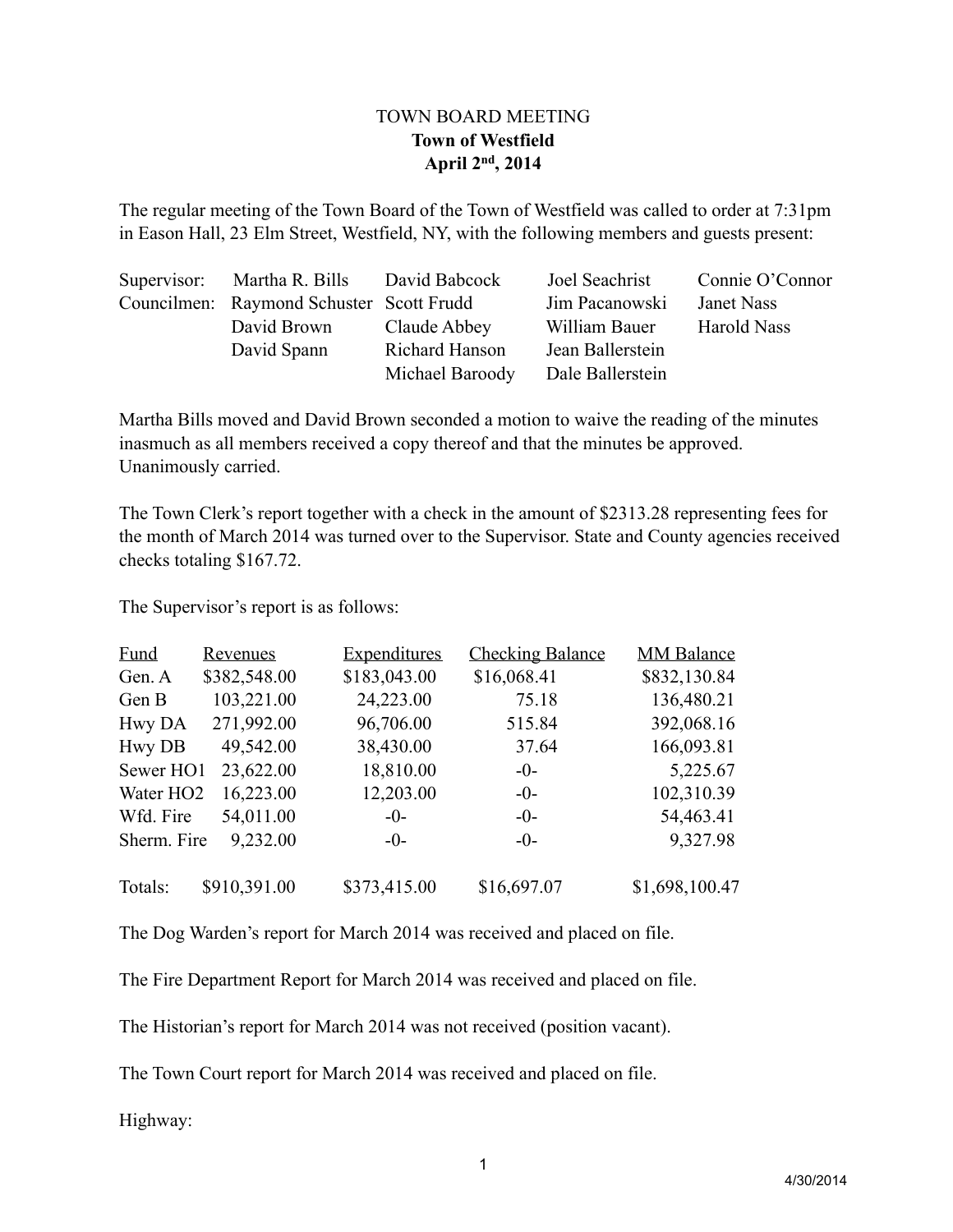- The Town Highway Superintendent submitted a written report on activities for March 2014 and highlighted fuel usage, sweeping roads, and work at the harbor.
- Raymond Schuster moved and David Spann seconded a motion to approve the Highway Superintendent's recommendations on acceptance of 2014 annual bids for fuels and materials. Unanimously approved.

## Code Enforcement:

The Code Enforcement Officer submitted a written report highlighting that 2 permits were issued, 3 Certificates of Compliance, and continuing construction on 5 homes in the Town for March 2014.

Barcelona Harbor: The Pier remains closed (opening for the 2014 season is weather dependent)

## Announcements:

- Spring Clean-up (Saturday, May 10<sup>th</sup>, 9:00-1:00 @ Transfer Station)
- eWaste Turn-in (Saturday, May  $17<sup>th</sup>$ , 9:00-1:00  $\omega$  Town Barn)

## Old Business:

- Supervisor Bills stated that the MOA for services (towards the dredging of the harbor) between the Town and the Army Corps of Engineers has been signed. In addition the Army Corps of Engineers has the DEC permit for the federal portion of the channel.
- The 'Letter of Conditions' from USDA-RD for the Barcelona Water Project is nearly complete. Bids for the project will go out in April.
- WDC Board Chairman Joel Seachrist discussed efforts to have limited Amtrak passenger train service out of the depot on English Street. Although only in the discussion phase, the Town Board was in approval of the concept.

New Business:

---------------------------------------------------------------

- David Brown offered the following resolution and moved for its adoption:

### **Resolution No. 18 of 2014**

Negative Declaration / Amendment to Existing SUP (Sprint / Douglas Road)

**WHEREAS**, the Town Board of the Town of Westfield is considering the application of Sprint for modification of an existing Special Permit to allow the placement of three (3) new remote radio units (RRU) and to replace the existing equipment cabinet with new multimedia base station (MMBS) and battery cabinets, all on the existing platform at an existing telecommunications tower at 6302 Douglas Road, on a parcel designated as tax map Section 242.00, Block 2, Lot 7.1, and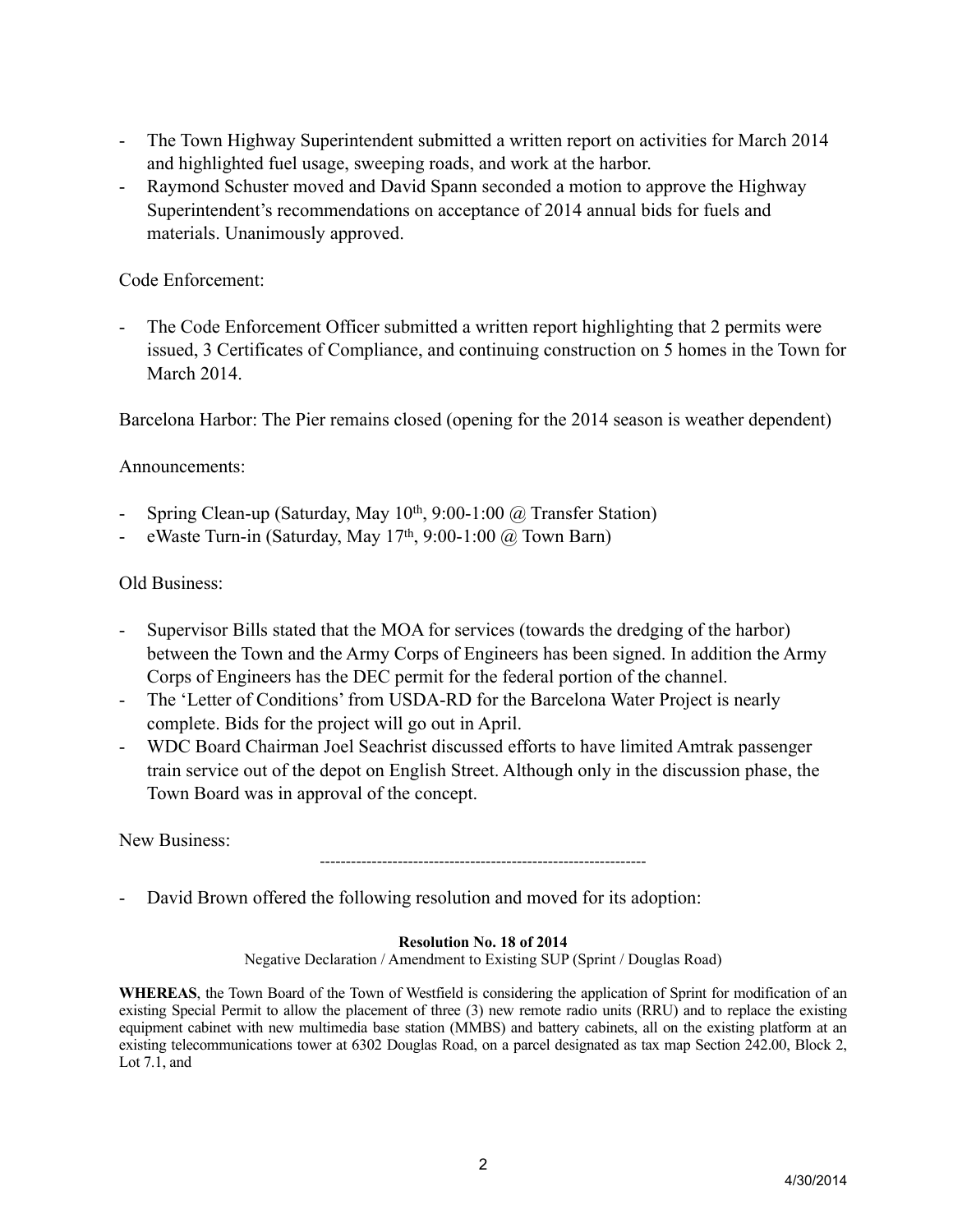**WHEREAS**, the use has been subject to environmental review pursuant to Article 8 of the New York State Environmental Conservation Law (State Environmental Quality Review Act), including the preparation and review of a full Environmental Assessment Form, and

**WHEREAS**, Part 617 of the implementing regulations pertaining to the State Environmental Quality Review Act requires this Board to determine and give notice of the environmental impact of the use, and

**WHEREAS**, the Board has determined that the facility changes proposed in the application will not have a significant environmental impact

**NOW, THEREFORE, BE IT RESOLVED**, that the Town Board hereby issues the attached Notice of Determination of Non-Significance, also known as a Negative Declaration, for the application of Sprint.

This was seconded by David Spann. Voting was as follows: Martha Bills, aye; David Brown, aye; Raymond Schuster, aye; David Spann, aye.

---------------------------------------------------------

- Martha Bills offered the following resolution and moved its adoption:

#### **Resolution No. 19 of 2014**

Issuance of Amendment to existing SUP (Sprint / Douglas Road)

**WHEREAS**, the Town Board of the Town of Westfield is considering the application of Sprint for modification of an existing Special Permit to allow the placement of three (3) new remote radio units (RRU) and to replace the existing equipment cabinet with new multimedia base station (MMBS) and battery cabinets, all on the existing platform at an existing telecommunications tower at 6302 Douglas Road, on a parcel designated as tax map Section 242.00, Block 2, Lot 7.1, and

**WHEREAS**, the Town of Westfield Planning Board reviewed the application during a meeting held March 12<sup>th</sup>, 2014 and recommended approval of the application, and

**WHEREAS,** the application was referred to the Chautauqua County Planning Department pursuant to Section 239-n of the General Municipal Law and the Department advised by letter dated March 31st, 2014 that the matter was of local concern, and

**WHEREAS**, the Town board ("Board") has carefully considered the issue of compliance with the State Environmental Quality Review Act, and has issued a negative declaration after examination of the record and a public hearing, and

**WHEREAS**, the Board has considered all the facts and papers before it, and has heard those wishing to be heard at a public hearing held April 2nd, 2014, after publication of legal notice, and finds ample justification to approve the application subject to the qualifications hereinafter set forth,

**NOW, THEREFORE, BE IT RESOLVED**, that the application be and hereby is authorized and approved subject to the conditions and requirements hereinafter set out:

1. The Applicant shall undertake the project in accordance with the plans submitted to the Town with the application, and agrees to be bound by the terms of the application, the site plan, and the conditions of this permit.

2. This permit shall not be assigned or transferred, in whole or in part, without the prior written consent of the Town.

3. The terms, conditions, and requirements of this permit shall be cumulative with and in addition to any set out in the Special Use Permit authorizing the existing telecommunications tower, and any subsequent additions, modifications, or amendments thereto.

4. Any failure or omission on the part of the Applicant to carry out any condition or requirement herein or in accordance with the terms or requirements of any statute, local law, ordinance or regulation, may be deemed a violation of the Town of Westfield Zoning Law and unless corrected in not more than 10 days following the service of written notice of such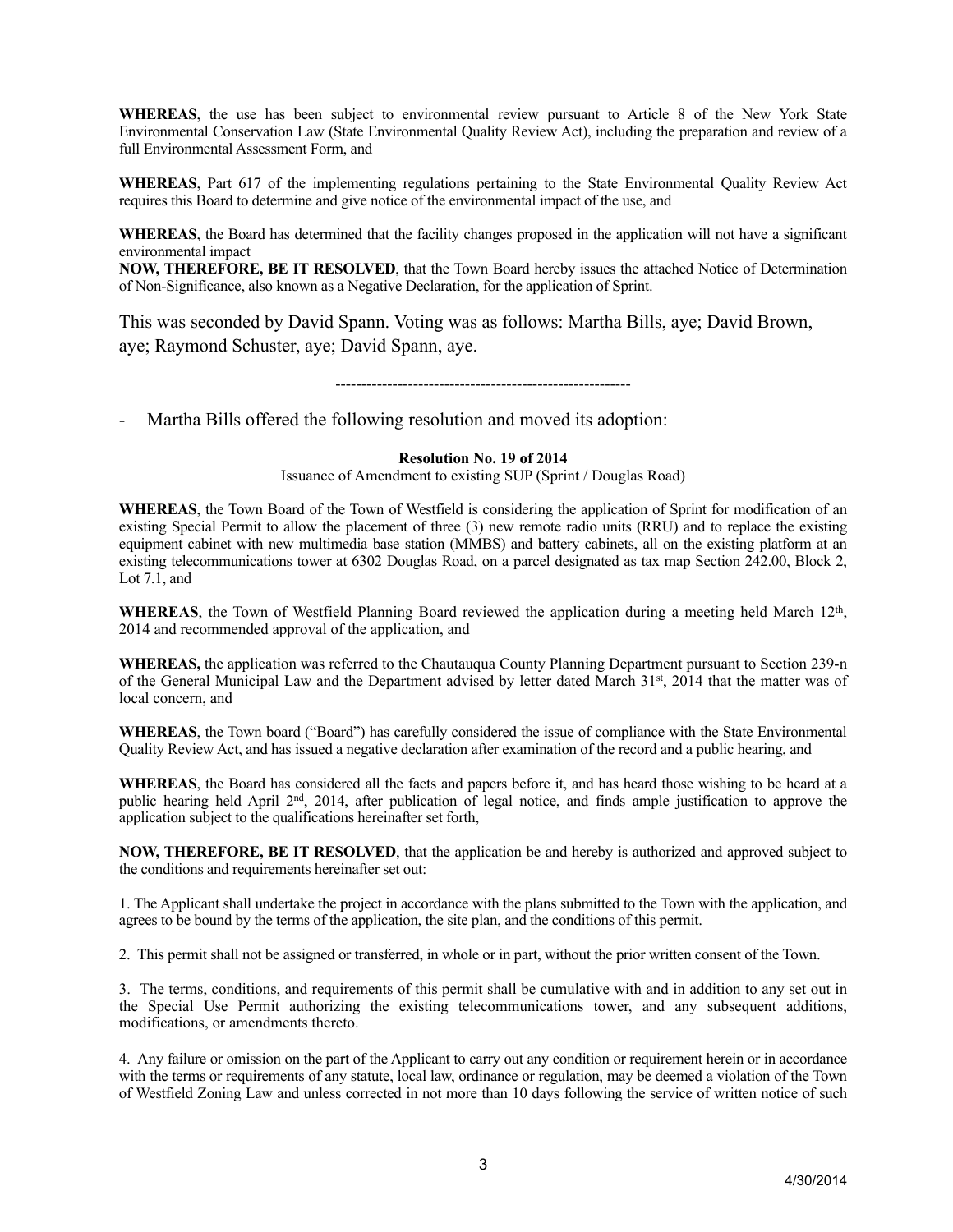violation upon the Applicant, may subject them to the penalties therein. Continued violations after written notice may result in revocation of this Special Use Permit.

5. This Amendment to an Existing Special Use Permit shall become effective after the Applicant approves each and every provision hereof and agrees to be bound by all of the terms herein contained in consideration of the granting of this Amendment to an Existing Special Use Permit.

This was seconded by Raymond Schuster. Voting was as follows: Martha Bills, aye; David Brown, aye; Raymond Schuster, aye; David Spann, aye.

------------------------------------------------------

David Brown offered the following resolution and moved for its adoption:

#### **Resolution No. 20 of 2014**

Negative Declaration / Amendment to Existing SUP (Verizon / Persons Road)

**WHEREAS**, the Town Board of the Town of Westfield is considering the application of New York RSA No. 3 Cellular Partnership (d/b/a Verizon Wireless) for modification of an existing Special Permit to allow the placement of twelve (12) new antennas, a new 12' x 30' shelter, and thirteen (13) lines of coaxial cable, at an existing telecommunications tower at 7872 Persons Road, on a parcel designated as tax map Section 193.00, Block 1, Lot 46.1, and

**WHEREAS**, the use has been subject to environmental review pursuant to Article 8 of the New York State Environmental Conservation Law (State Environmental Quality Review Act), including the preparation and review of a full Environmental Assessment Form, and

**WHEREAS**, Part 617 of the implementing regulations pertaining to the State Environmental Quality Review Act requires this Board to determine and give notice of the environmental impact of the use, and

**WHEREAS**, the Board has determined that the facility changes proposed in the application will not have a significant environmental impact

**NOW, THEREFORE, BE IT RESOLVED**, that the Town Board hereby issues the attached Notice of Determination of Non-Significance, also known as a Negative Declaration, for the application of New York RSA No. 3 Cellular Partnership (d/b/a Verizon Wireless).

This was seconded by Raymond Schuster. Voting was as follows: Martha Bills, aye; David Brown, aye; Raymond Schuster, aye; David Spann, aye.

---------------------------------------------------------

Raymond Schuster offered the following resolution and moved for its adoption:

#### **Resolution No. 21 of 2014**

Issuance of Amendment to existing SUP (Verizon / Persons Road)

**WHEREAS**, the Town Board of the Town of Westfield is considering the application of New York RSA No. 3 Cellular Partnership (d/b/a Verizon Wireless) for modification of an existing Special Permit to allow the placement of twelve (12) new antennas, a new 12' x 30' shelter, and thirteen (13) lines of coaxial cable, at an existing telecommunications tower at 7872 Persons Road, on a parcel designated as tax map Section 193.00, Block 1, Lot 46.1, and

**WHEREAS**, the Town of Westfield Planning Board reviewed the application during a meeting held March 12<sup>th</sup>, 2014 and recommended approval of the application, and

**WHEREAS,** the application was referred to the Chautauqua County Planning Department pursuant to Section 239-n of the General Municipal Law and the Department advised by letter dated March 31st, 2014 that the matter was of local concern, and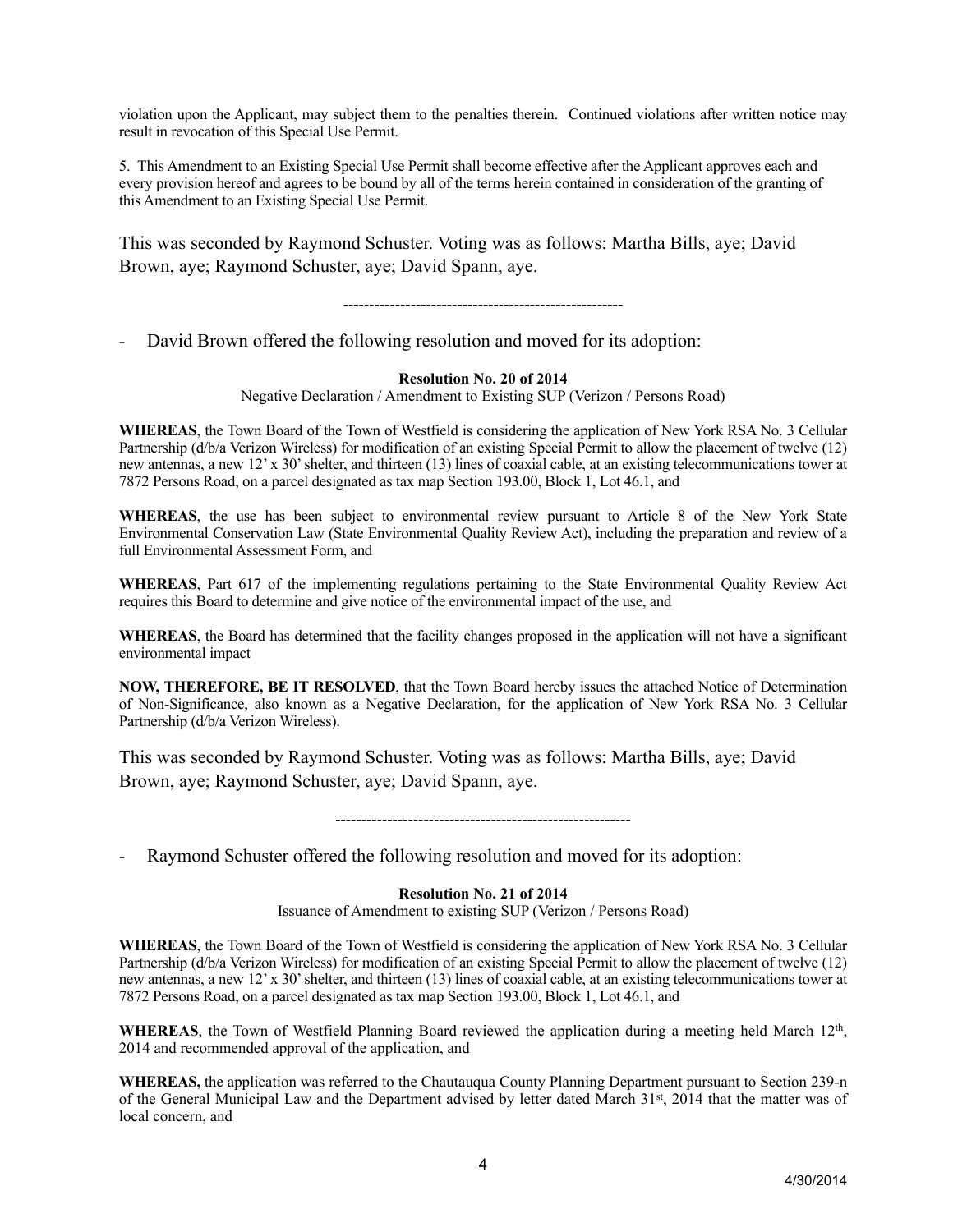**WHEREAS**, the Town board ("Board") has carefully considered the issue of compliance with the State Environmental Quality Review Act, and has issued a negative declaration after examination of the record and a public hearing, and

**WHEREAS**, the Board has considered all the facts and papers before it, and has heard those wishing to be heard at a public hearing held April 2nd, 2014, after publication of legal notice, and finds ample justification to approve the application subject to the qualifications hereinafter set forth,

**NOW, THEREFORE, BE IT RESOLVED**, that the application be and hereby is authorized and approved subject to the conditions and requirements hereinafter set out:

1. The Applicant shall undertake the project in accordance with the plans submitted to the Town with the application, and agrees to be bound by the terms of the application, the site plan, and the conditions of this permit.

2. This permit shall not be assigned or transferred, in whole or in part, without the prior written consent of the Town.

3. The terms, conditions, and requirements of this permit shall be cumulative with and in addition to any set out in the Special Use Permit authorizing the existing telecommunications tower, and any subsequent additions, modifications, or amendments thereto.

4. Any failure or omission on the part of the Applicant to carry out any condition or requirement herein or in accordance with the terms or requirements of any statute, local law, ordinance or regulation, may be deemed a violation of the Town of Westfield Zoning Law and unless corrected in not more than 10 days following the service of written notice of such violation upon the Applicant, may subject them to the penalties therein. Continued violations after written notice may result in revocation of this Special Use Permit.

5. This Amendment to an Existing Special Use Permit shall become effective after the Applicant approves each and every provision hereof and agrees to be bound by all of the terms herein contained in consideration of the granting of this Amendment to an Existing Special Use Permit.

This was seconded by David Spann. Voting was as follows: Martha Bills, aye; David Brown, aye; Raymond Schuster, aye; David Spann, aye.

---------------------------------------------------------

Raymond Schuster offered the following resolution and moved for its adoption:

#### **Resolution #22 of 2014**

Bond and Note Financings (Post-Issuance Compliance Procedures)

**WHEREAS,** the Internal Revenue Service has issued new regulations requiring issuers of tax-exempt obligations to certify on Form 8038-G that they actively monitor compliance with federal tax rules following the issuance of such obligations; and

**WHEREAS,** the Town is an occasional issuer of tax-exempt obligations and thus is subject to the aforementioned compliance requirements which are critical for the preservation of preferential tax status of those obligations; and

**WHEREAS,** it is therefore in the best interest of the Town to adopt formal written procedures to ensure such compliance and to designate an official responsible for ensuring that such procedures are followed;

**NOW THEREFORE, BE IT RESOLVED,** that the Town hereby adopts the interim post-issuance compliance procedures attached hereto as "Schedule A" and resolves to be governed thereby; and

**BE IT FURTHER RESOLVED, that this resolution shall take effect immediately upon its adoption.** 

#### **Schedule A**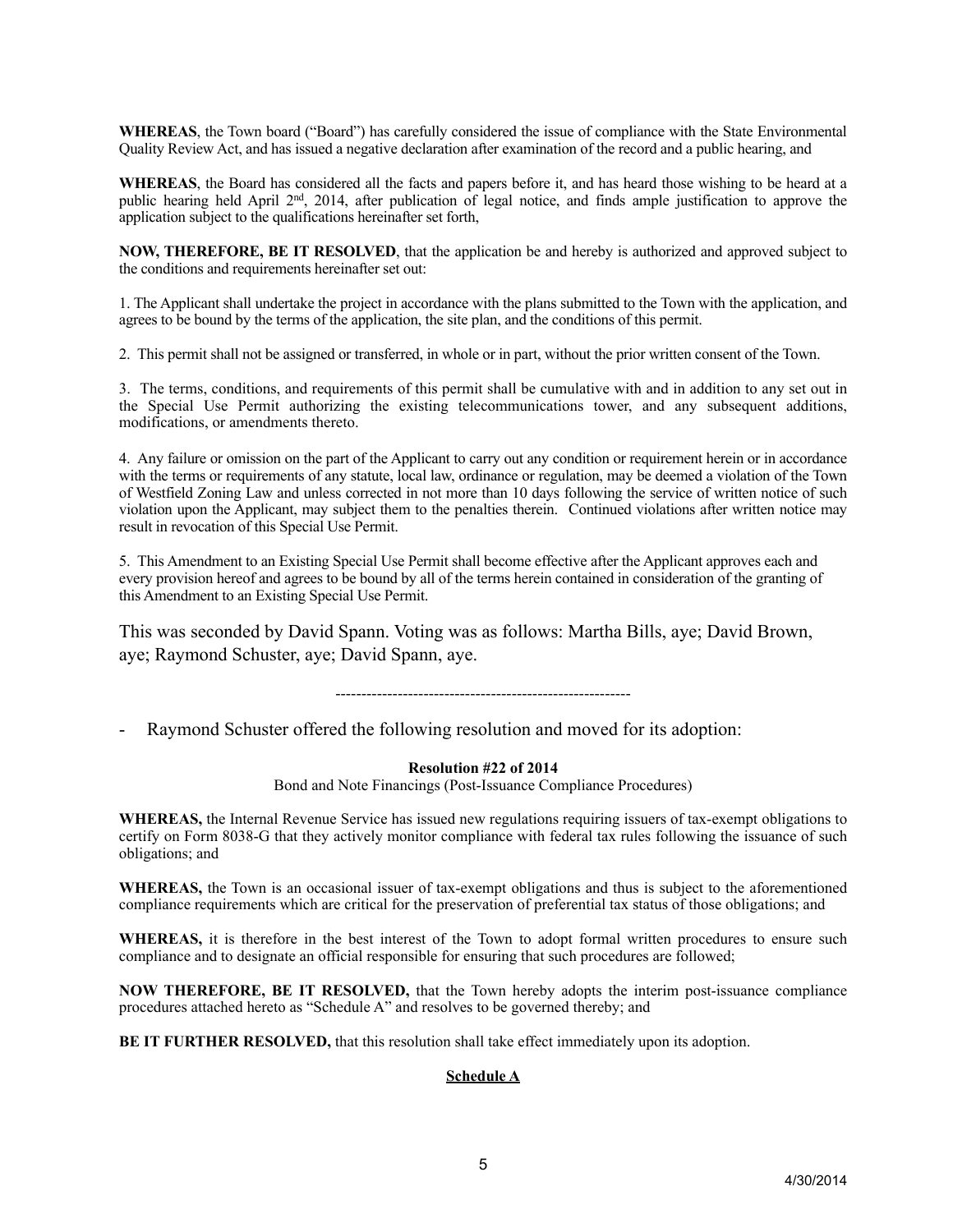- a. Purpose: The purpose behind implementation of post-issuance compliance procedures is to ensure that the Town is compliant with federal tax law requirements related to its outstanding tax-exempt obligations for the life of the obligations.
- b. Compliance Officer Designation, Education and Training: The Town will designate a "Compliance Officer" who will be the primary official responsible for monitoring post-issuance compliance with federal tax laws. The Compliance Officer will attend training and educational seminars at least annually at the law firm of Hodgson Russ LLP and will consult with bond counsel as needed to keep current on IRS regulations and developments relating to post-issuance compliance for its obligations. The Town's designated Compliance Officer is Martha R. Bills.
- c. Record Retention and Due Diligence Review: The Compliance Officer is responsible for thorough record retention of all material documents relevant to the issuance of the Town's tax-exempt obligations including, but not limited to, the transcript of proceedings, closing binder, bond counsel opinion, tax certificate, IRSrequired filings, records of investments and expenditures made with proceeds, documents pertaining to existing or potential private and public use of bond-financed property, etc. The Compliance Officer will conduct due diligence review of these documents both upon receipt and at regular intervals throughout the life of the obligation.
- d. Monitoring Compliance: The Compliance Officer will monitor use of proceeds and arbitrage restrictions through implementation of accounting methods and consultation with bond counsel and a rebate consultant when necessary.
- e. Correcting Potential Non-Compliance: Upon discovery of potential or existing non-compliance with postissuance tax laws, the Compliance Officer will promptly take steps, including consultation with bond counsel, to correct such non-compliance.

This was seconded by David Spann. Voting was as follows: Martha Bills, aye; David Brown, aye; Raymond Schuster, aye; David Spann, aye.

---------------------------------------------------------

- David Brown offered the following resolution and moved for its adoption:

#### **Resolution #23 of 2014**

Authorization to Advertise for Bids on Water System Improvements for the North Town Water District (Barcelona Water Benefit District Area Project)

**WHEREAS**, proceedings have been initiated to consider the increase and improvement of facilities of the Town of Westfield North Town Water District, in the area known as the Barcelona Water Benefit District, consisting of the construction of new water main, all necessary site work, equipment, apparatus, as well as such other improvements as more fully identified in a map, plan, and report prepared by the project engineers, Nussbaumer and Clarke, Inc., (hereinafter "Project"), and

**WHEREAS**, the Town Board has been advised by Nussbaumer and Clarke that it has prepared such plans and specification as are necessary to competitively bid the Project work, and

**WHEREAS**, Nussbaumer and Clarke has recommended that the Town Board proceed to advertise the Project construction and receive bids for such work at this time,

**NOW THEREFORE, BE IT RESOLVED**, that such advertisements and legal notices as may be required shall be published and posted as required by law for purposes of soliciting bids for the Project; and it is further

**RESOLVED** that sealed bids and appropriate bid security will be received for opening at a time and place to be determined and to be specified in the advertisement for bids, and it is further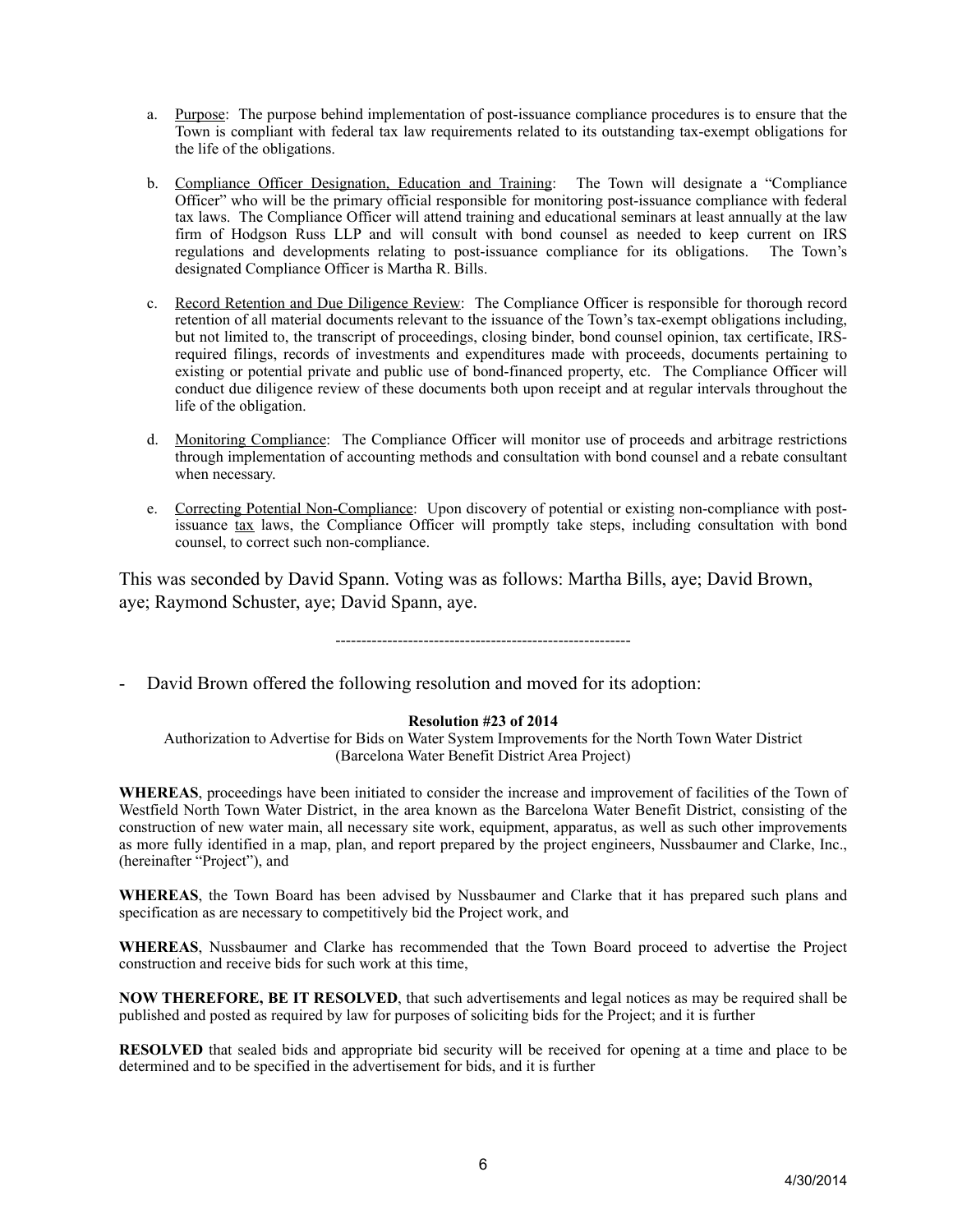**RESOLVED** that the Town Board understands that the advertisement for bids will be subject to and contingent upon all financing being authorized and upon the receipt of all required agency approvals, including that of the United States Department of Agriculture/Rural Development.

This was seconded by Raymond Schuster. Voting was as follows: Martha Bills, aye; David Brown, aye; Raymond Schuster, aye; David Spann, aye.

---------------------------------------------------------

Raymond Schuster offered the following resolution and moved for its adoption:

### **Resolution #24 of 2014**

Authorization to Execute the NYCLASS Municipal Cooperation Agreement

**WHEREAS**, New York General Municipal Law, Article 5-G, Section 119-o ("Section 119-o" empowers municipal corporations (defined in Article 5-G, Section 119-n to include school districts boards of cooperative educational services, counties, cities, town and villages) and districts to enter into, amend, cancel and terminate agreements for the performance among themselves (or one for the other) of their respective functions, powers and duties on a cooperative or contract basis; and

**WHEREAS**, the Town of Westfield wishes to invest certain of its available investment funds in cooperation with other corporations and/or districts pursuant to a municipal cooperation agreement; and

**WHEREAS**, the Town of Westfield wishes to assure the safety and liquidity of its funds; and

**NOW THEREFORE, BE IT RESOLVED**, the Town Supervisor is hereby authorized to execute and deliver the Cooperative Investment Agreement in the name of and on behalf of the Town of Westfield.

This was seconded by David Spann. Voting was as follows: Martha Bills, aye; David Brown, aye; Raymond Schuster, aye; David Spann, aye.

---------------------------------------------------------

Martha Bills offered the following resolution and moved for its adoption:

#### **Resolution #25 of 2014**

Amendment to NYCLASS Municipal Cooperation Agreement

**RESOLVED**, The NYCLASS Municipal Cooperation Agreement is hereby amended so that the following changes are made:

- 1) The NYCLASS Investment Policy better conforms to New York State General Municipal Law.
- 2) The Governing Board is empowered with the ability to further amend the Investment Policy without further amendment to the cooperative, but while still maintaining appropriate notice to Participants.
- 3) Allows for the potential creation of other investment options as market conditions change or improve over time.

This was seconded by David Brown. Voting was as follows: Martha Bills, aye; David Brown, aye; Raymond Schuster, aye; David Spann, aye.

---------------------------------------------------------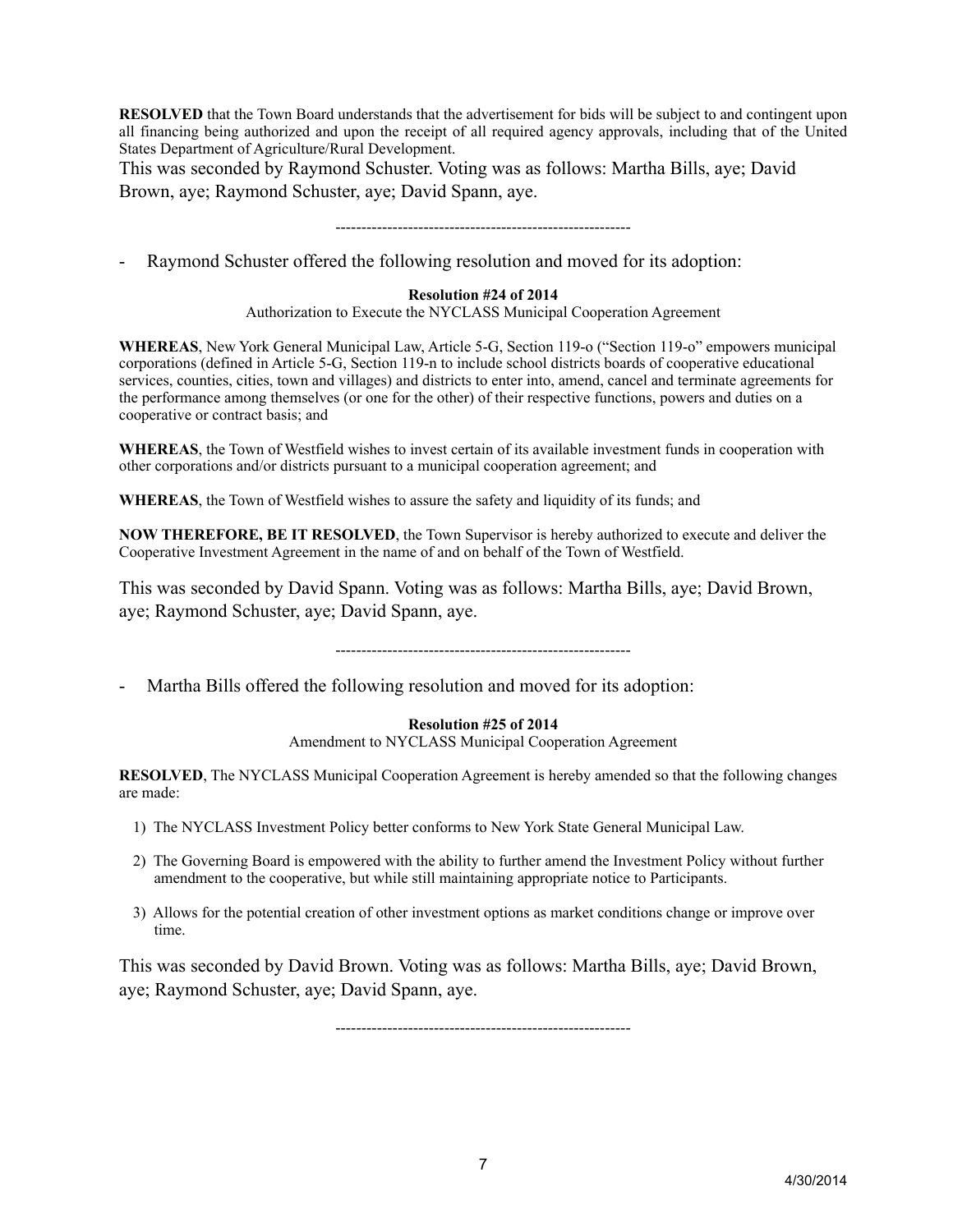#### ---------------------------------------------------------

- Raymond Schuster offered the following resolution and moved for its adoption:

### **Resolution #26 of 2014**

Authorization for Supervisor to sign Memorandum of Agreement (MOA) with USACE

**RESOLVED**, that the Town Supervisor is hereby authorized to sign an MOA on behalf of the Town of Westfield with the Department of the Army for acceptance and authorizing return of contributed funds for maintenance dredging of non-federal berthing areas in Barcelona, Harbor, New York.

This was seconded by David Spann. Voting was as follows: Martha Bills, aye; David Brown, aye; Raymond Schuster, aye; David Spann, aye.

---------------------------------------------------------

Warrants dated April  $2<sup>nd</sup>$ , 2014 (voucher #'s 10069 - 10123), in the amount of \$77,834.42 drawn on the following funds: \$22,460.79 General; \$2000.00 General Part-Town; \$4,000.00 Harbor Fund; \$7,173.78 Highway; \$31,274.34 Highway Part-Town; \$32.92 Sewer Fund; \$3.78 Shorehaven Water Project; 738.14 Trust & Agency; and Welch Building \$10,150.67 were presented and audited by the Board members. David Spann moved and David Brown seconded a motion that the Supervisor be directed to draw the necessary checks to cover the warrant as audited. Voting was as follows: Martha Bills, aye; Raymond Schuster, aye; David Brown, aye; David Spann, aye.

At 9:05pm Supervisor Bills moved and David Spann seconded a motion to move to Executive Session to discuss current litigation and acquisition of land. Unanimously carried.

At 9:35pm Supervisor Bills moved and Raymond Schuster seconded a motion to return to regular session. Unanimously carried.

- Raymond Schuster moved and David Brown seconded a motion to authorize the Town Supervisor to sign an agreement in order to transfer service contracts (for the Welch Building) with Otis Elevator and Simplex-Grinnel to the Town of Westfield with no change in cost. This was unanimously approved.

The next Town Meeting is scheduled for Wednesday, May 7<sup>th</sup>, 2014 @ 7:30pm.

There being no further business, at 9:37pm. Martha Bills moved and David Brown seconded a motion to adjourn. Unanimously carried.

Respectfully submitted,